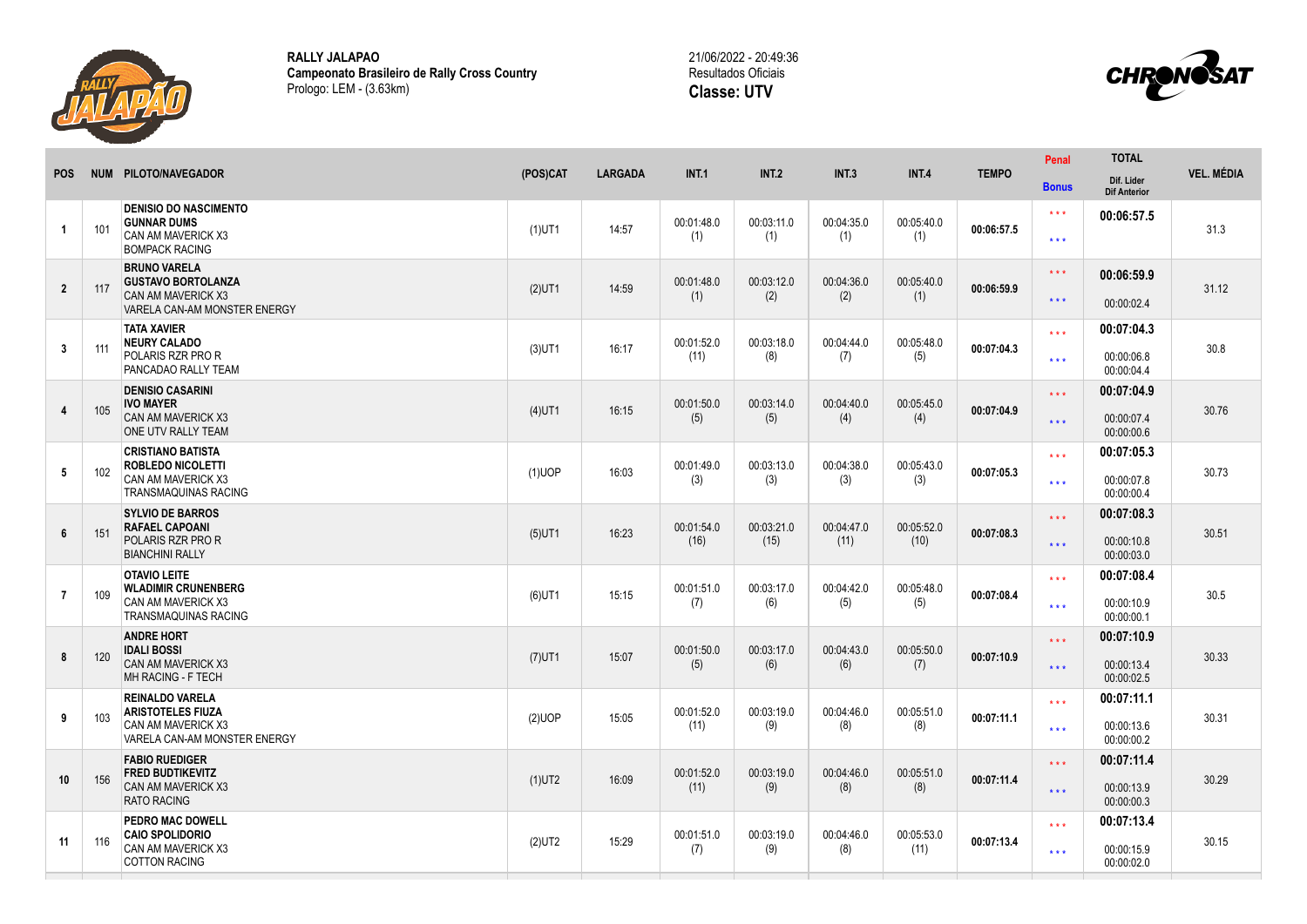| 12 | 147 | <b>HENRIQUE GUTIERREZ</b><br><b>FABIO ZELLER</b><br>POLARIS RZR PRO R<br>YODA RACING                       | $(8)$ UT1  | 16:21 | 00:01:56.0<br>(19)      | 00:03:23.0<br>(18)      | 00:04:52.0<br>(17)      | 00:05:57.0<br>(16)      | 00:07:14.7 | $\star\star\star$<br>$\star\star\star$       | 00:07:14.7<br>00:00:17.2<br>00:00:01.3 | 30.06 |
|----|-----|------------------------------------------------------------------------------------------------------------|------------|-------|-------------------------|-------------------------|-------------------------|-------------------------|------------|----------------------------------------------|----------------------------------------|-------|
| 13 | 106 | <b>TOMAS LUZA</b><br><b>ROBSON SCHUINKA</b><br>CAN AM MAVERICK X3<br><b>COTTON RACING</b>                  | $(3)$ UT2  | 15:09 | 00:01:51.0<br>(7)       | 00:03:19.0<br>(9)       | 00:04:47.0<br>(11)      | 00:05:55.0<br>(13)      | 00:07:15.1 | $\star \star \star$<br>$\star\star\star$     | 00:07:15.1<br>00:00:17.6<br>00:00:00.4 | 30.03 |
| 14 | 118 | <b>RODRIGO LUPPI</b><br><b>MAYKEL JUSTO</b><br>CAN AM MAVERICK X3<br><b>LUPPI RACING TEAM</b>              | $(9)$ UT1  | 16:19 | 00:01:55.0<br>(17)      | 00:03:21.0<br>(15)      | 00:04:49.0<br>(15)      | 00:05:56.0<br>(14)      | 00:07:16.2 | $\star\star\star$<br>$\star\star\star$       | 00:07:16.2<br>00:00:18.7<br>00:00:01.1 | 29.96 |
| 15 | 126 | <b>THIAGO FRAGA</b><br><b>ALVARO AMARANTE</b><br>CAN AM MAVERICK X3<br>FF MOTORSPORTS                      | $(4)$ UT2  | 15:25 | 00:01:51.0<br>(7)       | 00:03:19.0<br>(9)       | 00:04:47.0<br>(11)      | 00:05:54.0<br>(12)      | 00:07:17.4 | $\star\star\star$<br>$\star\star\star$       | 00:07:17.4<br>00:00:19.9<br>00:00:01.2 | 29.88 |
| 16 | 142 | <b>MARKUS DE WIT</b><br><b>BRENO REZENDE</b><br>CAN AM MAVERICK X3<br><b>DE WIT RACING</b>                 | $(5)$ UT2  | 15:13 | 00:01:52.0<br>(11)      | 00:03:21.0<br>(15)      | 00:04:48.0<br>(14)      | 00:05:56.0<br>(14)      | 00:07:20.3 | $\star$ $\star$ $\star$<br>$\star\star\star$ | 00:07:20.3<br>00:00:22.8<br>00:00:02.9 | 29.68 |
| 17 | 104 | <b>FABIO PIRONDI</b><br><b>MARCELO RITTER</b><br>CAN AM MAVERICK X3<br>COTTON RACING - NOBELTEX RACING     | $(6)$ UT2  | 15:03 | 00:01:53.0<br>(15)      | 00:03:20.0<br>(14)      | 00:04:50.0<br>(16)      | 00:06:00.0<br>(17)      | 00:07:22.2 | $\star\star\star$<br>$\star\star\star$       | 00:07:22.2<br>00:00:24.7<br>00:00:01.9 | 29.55 |
| 18 | 121 | <b>ADRIANO BENVENUTTI</b><br><b>HENRY RITTER</b><br>CAN AM MAVERICK X3<br><b>TRANSBEN RACING</b>           | $(3)$ UOP  | 15:23 | $\star$ $\star$ $\star$ | $\star$ $\star$ $\star$ | $\star$ $\star$ $\star$ | $\star$ $\star$ $\star$ | 00:07:23.6 | $\star\star\star$<br>$\star\star\star$       | 00:07:23.6<br>00:00:26.1<br>00:00:01.4 | 29.46 |
| 19 | 112 | <b>JOAO PEDRO FRANCIOSI</b><br><b>CESAR VALANDRO</b><br>CAN AM MAVERICK X3<br><b>COTTON RACING</b>         | $(7)$ UT2  | 16:25 | 00:01:57.0<br>(22)      | 00:03:25.0<br>(19)      | 00:04:56.0<br>(18)      | 00:06:04.0<br>(18)      | 00:07:26.2 | $***$<br>$\star\star\star$                   | 00:07:26.2<br>00:00:28.7<br>00:00:02.6 | 29.29 |
| 20 | 131 | <b>FRANCESCO FRANCIOSI</b><br><b>EGON PARIZZI</b><br>CAN AM MAVERICK X3<br><b>DANGO RACING</b>             | $(8)$ UT2  | 15:11 | 00:01:57.0<br>(22)      | 00:03:27.0<br>(22)      | 00:04:58.0<br>(20)      | 00:06:05.0<br>(19)      | 00:07:27.6 | $\star\star\star$<br>$\star\star\star$       | 00:07:27.6<br>00:00:30.1<br>00:00:01.4 | 29.2  |
| 21 | 107 | <b>GABRIEL CESTARI</b><br><b>JHONATAN ARTIGO</b><br>CAN AM MAVERICK X3<br>GHIA MOTORSPORTS - COTTON RACING | $(10)$ UT1 | 15:19 | 00:01:55.0<br>(17)      | 00:03:25.0<br>(19)      | 00:04:57.0<br>(19)      | 00:06:07.0<br>(20)      | 00:07:32.1 | $***$<br>$\star\star\star$                   | 00:07:32.1<br>00:00:34.6<br>00:00:04.5 | 28.91 |
| 22 | 127 | <b>IVAN KUHNEN</b><br><b>WELLINGTON RESENDE</b><br>CAN AM MAVERICK X3<br><b>VIGIFORT RACING</b>            | $(1)$ UOV  | 15:43 | 00:01:56.0<br>(19)      | 00:03:26.0<br>(21)      | 00:04:58.0<br>(20)      | 00:06:07.0<br>(20)      | 00:07:33.0 | $\star\star\star$<br>$\star\star\star$       | 00:07:33.0<br>00:00:35.5<br>00:00:00.9 | 28.85 |
| 23 | 123 | <b>MAXWELL MEDEIROS</b><br><b>GEORGE MARTINS</b><br>CAN AM MAVERICK X3<br><b>BIANCHINI RALLY</b>           | $(9)$ UT2  | 15:21 | 00:01:59.0<br>(28)      | 00:03:29.0<br>(25)      | 00:04:59.0<br>(22)      | 00:06:10.0<br>(22)      | 00:07:35.8 | $\star\star\star$<br>$\star\star\star$       | 00:07:35.8<br>00:00:38.3<br>00:00:02.8 | 28.67 |
| 24 | 144 | <b>CARLOS DE CASTRO</b><br>LOURIVAL ROLDAN<br>CAN AM MAVERICK X3<br><b>MEM</b>                             | $(1)$ UT3  | 15:35 | 00:01:56.0<br>(19)      | 00:03:28.0<br>(23)      | 00:04:59.0<br>(22)      | 00:06:11.0<br>(23)      | 00:07:36.9 | $\star \star \star$<br>$\star\star\star$     | 00:07:36.9<br>00:00:39.4<br>00:00:01.1 | 28.6  |
| 25 | 150 | <b>HERON FRANCIOSI</b><br><b>IRADI BIASUZ</b>                                                              | $(2)$ UT3  | 16:11 | 00:01:58.0<br>(26)      | 00:03:30.0<br>(27)      | 00:05:03.0<br>(26)      | 00:06:13.0<br>(25)      | 00:07:38.7 | $\star\star\star$                            | 00:07:38.7                             | 28.49 |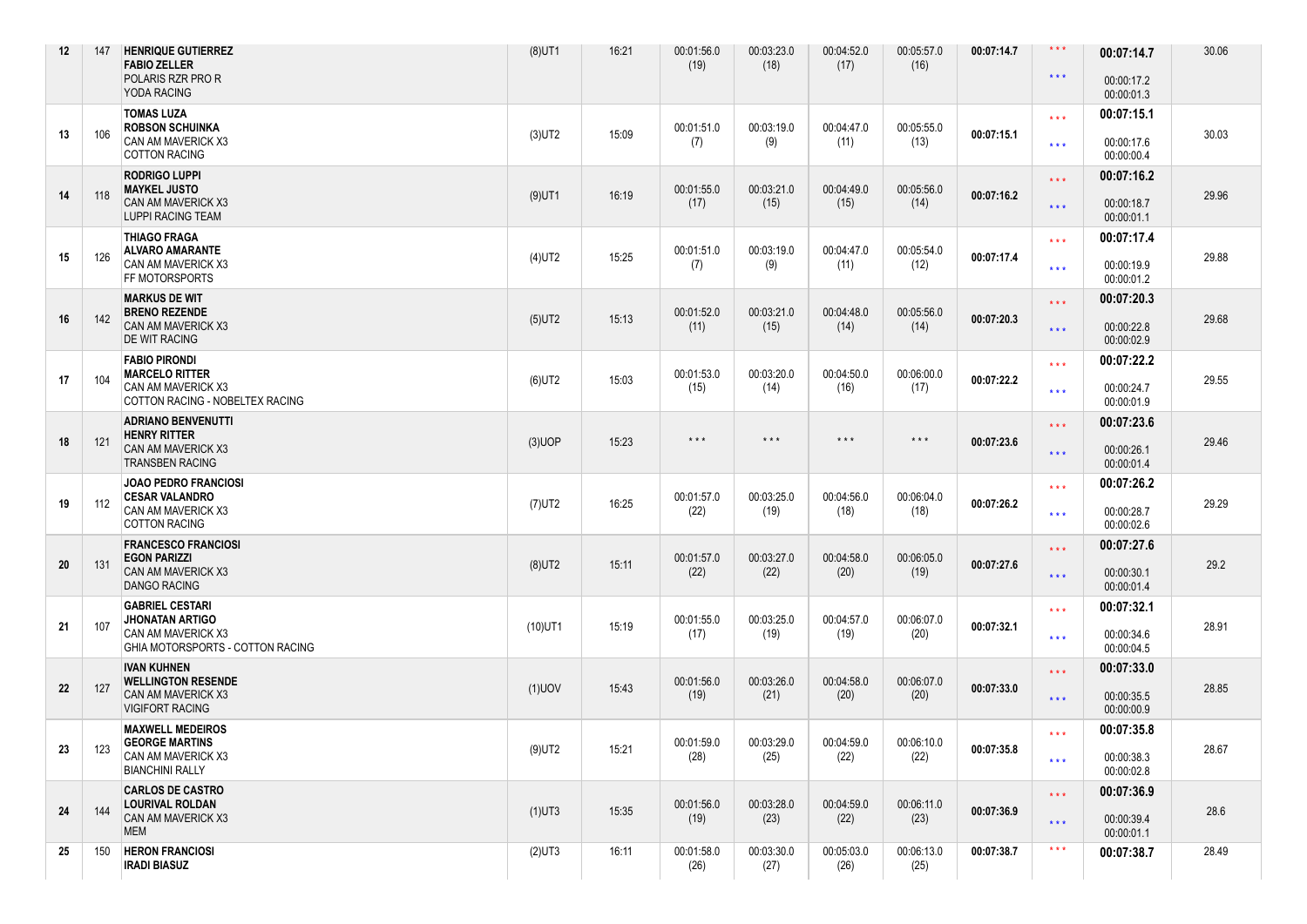|    |     | CAN AM MAVERICK X3<br><b>DANGO</b>                                         |            |       |                         |                         |                         |                         |            | $\star\star\star$       | 00:00:41.2<br>00:00:01.8 |       |
|----|-----|----------------------------------------------------------------------------|------------|-------|-------------------------|-------------------------|-------------------------|-------------------------|------------|-------------------------|--------------------------|-------|
| 26 | 166 | <b>JOAO PEDRO MARODIN</b><br><b>GABRIEL BISSOTTO</b><br>CAN AM MAVERICK X3 | $(3)$ UT3  | 16:47 | 00:01:57.0              | 00:03:29.0              | 00:05:00.0              | 00:06:13.0              | 00:07:41.2 | $\star\star\star$       | 00:07:41.2               | 28.33 |
|    |     | MANDACAR? RALLY TEAM                                                       |            |       | (22)                    | (25)                    | (24)                    | (25)                    |            | $\star\star\star$       | 00:00:43.7<br>00:00:02.5 |       |
| 27 | 132 | <b>ALLAN CESTARI</b><br><b>WEIDNER MOREIRA</b>                             | $(4)$ UOP  | 15:31 | 00:01:57.0              | 00:03:28.0              | 00:05:00.0              | 00:06:12.0              | 00:07:41.7 | $\star\star\star$       | 00:07:41.7               | 28.3  |
|    |     | CAN AM MAVERICK X3<br>GHIA MOTORSPORTS - COTTON RACING                     |            |       | (22)                    | (23)                    | (24)                    | (24)                    |            | $\star \star \star$     | 00:00:44.2<br>00:00:00.5 |       |
| 28 | 137 | <b>RUFINO NETO</b><br><b>DECO MUNIZ</b>                                    | $(10)$ UT2 | 15:17 | 00:01:58.0              | 00:03:31.0              | 00:05:03.0              | 00:06:15.0              | 00:07:43.3 | $\star \star \star$     | 00:07:43.3               | 28.21 |
|    |     | CAN AM MAVERICK X3<br>PROHOSPITAL RALLY TEAM                               |            |       | (26)                    | (28)                    | (26)                    | (28)                    |            | $\star$ $\star$ $\star$ | 00:00:45.8<br>00:00:01.6 |       |
| 29 | 134 | <b>DANIEL GONCALVES</b><br><b>MARCELO CARESTIATO</b>                       | $(2)$ UOV  | 16:27 | 00:01:59.0              | 00:03:33.0              | 00:05:06.0              | 00:06:17.0              | 00:07:43.9 | $\star\star\star$       | 00:07:43.9               | 28.17 |
|    |     | CAN AM MAVERICK X3<br><b>CACA LEGUAS</b>                                   |            |       | (28)                    | (30)                    | (29)                    | (29)                    |            | $\star\star\star$       | 00:00:46.4<br>00:00:00.6 |       |
| 30 | 167 | <b>BRUNO CONTI</b><br><b>MATHEUS MAZZEI</b>                                | $(1)$ UTE  | 17:08 | 00:01:59.0              | 00:03:31.0              | 00:05:05.0              | 00:06:14.0              | 00:07:44.7 | $\star\star\star$       | 00:07:44.7               | 28.12 |
|    |     | CAN AM MAVERICK X3<br><b>LUPPI RACING TEAM</b>                             |            |       | (28)                    | (28)                    | (28)                    | (27)                    |            | $\star$ $\star$ $\star$ | 00:00:47.2<br>00:00:00.8 |       |
|    |     | <b>MICHEL FALQUEIRO</b><br><b>JOSELITO JR</b>                              |            | 16:35 | 00:02:02.0              | 00:03:37.0              | 00:05:11.0              | 00:06:27.0              |            | $***$                   | 00:07:49.4               | 27.84 |
| 31 | 130 | CAN AM MAVERICK X3                                                         | $(4)$ UT3  |       | (34)                    | (33)                    | (31)                    | (33)                    | 00:07:49.4 | $\star\star\star$       | 00:00:51.9<br>00:00:04.7 |       |
|    |     | <b>VINICIUS JOSE LIMA</b><br><b>MINAE MYANUTI</b>                          |            |       | 00:02:01.0              | 00:03:35.0              | 00:05:10.0              | 00:06:24.0              |            | $\star\star\star$       | 00:07:52.9               |       |
| 32 | 162 | CAN AM MAVERICK X3<br><b>BIANCHINI RALLY</b>                               | $(5)$ UT3  | 16:05 | (32)                    | (31)                    | (30)                    | (30)                    | 00:07:52.9 | $\star$ $\star$ $\star$ | 00:00:55.4<br>00:00:03.5 | 27.63 |
|    |     | <b>MARCELO TOMASONI</b><br><b>ANDRE MUNHOZ</b>                             |            |       | 00:02:03.0              | 00:03:39.0              | 00:05:12.0              | 00:06:25.0              |            | $\star\star\star$       | 00:07:55.3               |       |
| 33 | 148 | CAN AM MAVERICK X3<br><b>TECMIN-RATO RACING</b>                            | $(3)$ UOV  | 17:02 | (35)                    | (36)                    | (32)                    | (31)                    | 00:07:55.3 | $\star\star\star$       | 00:00:57.8<br>00:00:02.4 | 27.49 |
|    |     | <b>SILVIO MARTINS</b><br><b>WINICIUS MARTINS</b>                           |            |       | 00:02:04.0              | 00:03:36.0              | 00:05:14.0              | 00:06:26.0              |            | $\star \star \star$     | 00:07:55.4               |       |
| 34 | 125 | CAN AM MAVERICK X3<br><b>MARTINS RACING</b>                                | $(4)$ UOV  | 16:13 | (37)                    | (32)                    | (34)                    | (32)                    | 00:07:55.4 | $\star$ $\star$ $\star$ | 00:00:57.9<br>00:00:00.1 | 27.49 |
|    |     | <b>BRUNO AZEVEDO</b><br><b>DANIEL SPOLIDORIO</b>                           |            |       | 00:02:03.0              | 00:03:38.0              | 00:05:13.0              | 00:06:28.0              |            | $\star\star\star$       | 00:07:57.0               |       |
| 35 | 168 | POLARIS RZR PRO XP<br><b>TORRES RACING</b>                                 | $(2)$ UTE  | 17:10 | (35)                    | (34)                    | (33)                    | (35)                    | 00:07:57.0 | $***$                   | 00:00:59.5<br>00:00:01.6 | 27.4  |
|    |     | <b>MATHEUS GERMINIANI</b><br><b>JOAO SCHNORNBERGER</b>                     |            |       | 00:02:04.0              | 00:03:40.0              | 00:05:15.0              | 00:06:27.0              |            | $\star \star \star$     | 00:07:57.4               |       |
| 36 | 145 | CAN AM MAVERICK X3<br><b>DANGO RACING</b>                                  | $(11)$ UT2 | 16:39 | (37)                    | (37)                    | (35)                    | (33)                    | 00:07:57.4 | $\star\star\star$       | 00:00:59.9<br>00:00:00.4 | 27.37 |
|    |     | <b>IGOR NOGUEIRA</b><br><b>RODRIGO MELLO</b>                               |            |       | $\star$ $\star$ $\star$ | $\star$ $\star$ $\star$ |                         | $\star$ $\star$ $\star$ |            | $\star\star\star$       | 00:07:58.5               |       |
| 37 | 140 | CAN AM MAVERICK X3<br>TR2 POWERSPORTS                                      | $(11)$ UT1 | 15:44 |                         |                         | $\star$ $\star$ $\star$ |                         | 00:07:58.5 | $\star\star\star$       | 00:01:01.0<br>00:00:01.1 | 27.31 |
| 38 | 141 | PAMELA BOZZANO<br><b>ENIO BOZZANO</b>                                      | $(6)$ UT3  | 15:49 | 00:02:00.0<br>(31)      | 00:03:40.0<br>(37)      | 00:05:16.0<br>(36)      | 00:06:31.0<br>(36)      | 00:07:59.3 | $\star$ $\star$ $\star$ | 00:07:59.3               | 27.26 |
|    |     |                                                                            |            |       |                         |                         |                         |                         |            | $\star\star\star$       | 00:01:01.8               |       |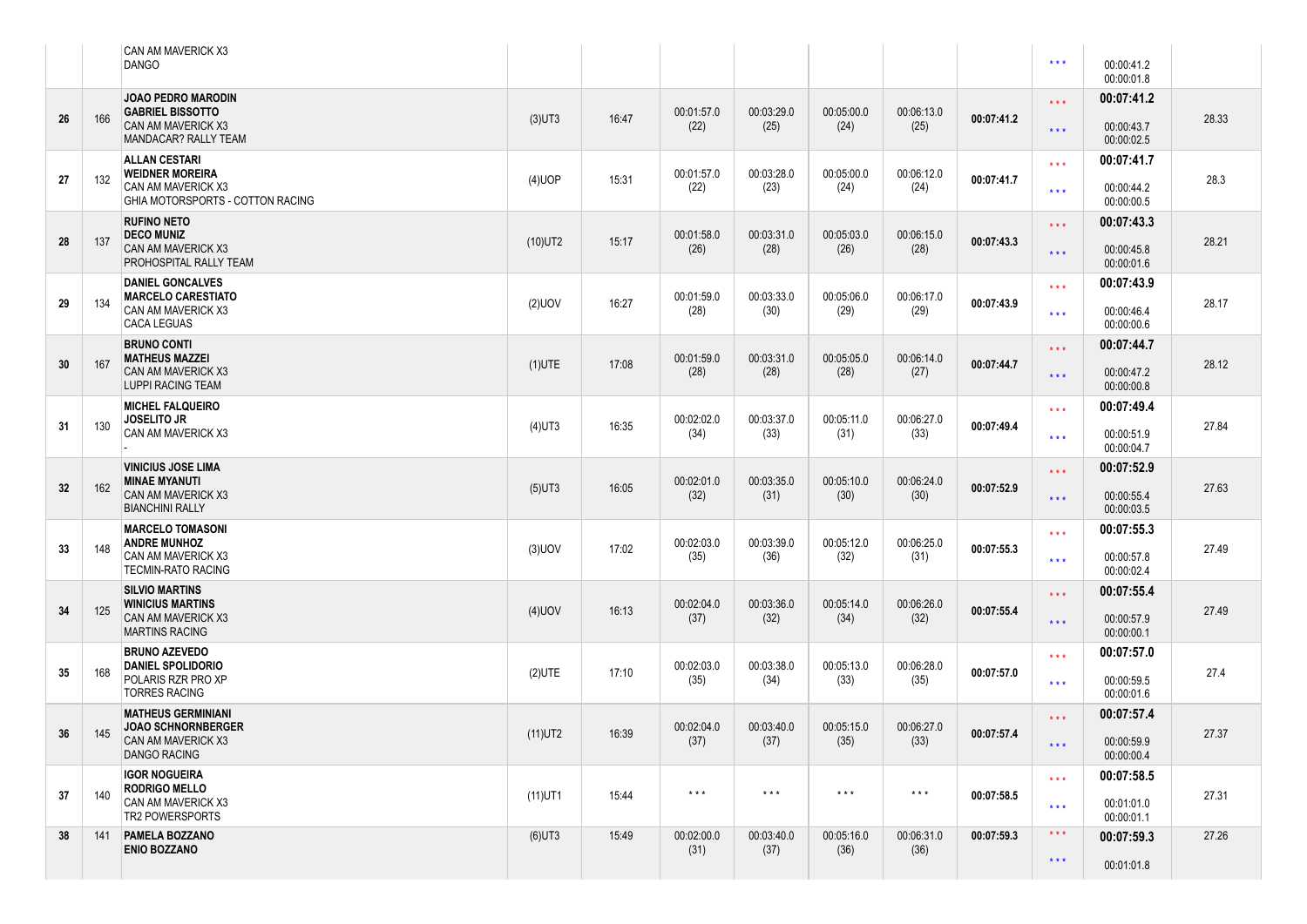|    |     | CAN AM MAVERICK X3<br><b>COTTON RACING</b>                                                                            |            |       |                    |                    |                    |                    |            |                                          | 00:00:00.8                             |       |
|----|-----|-----------------------------------------------------------------------------------------------------------------------|------------|-------|--------------------|--------------------|--------------------|--------------------|------------|------------------------------------------|----------------------------------------|-------|
| 39 | 146 | <b>DANIEL TRECENTI</b><br>CAN AM MAVERICK X3<br>TS RACING SANO RALLY                                                  | $(12)$ UT2 | 15:39 | 00:02:05.0<br>(41) | 00:03:41.0<br>(40) | 00:05:18.0<br>(38) | 00:06:33.0<br>(37) | 00:08:04.4 | $\star\star\star$<br>$\star \star \star$ | 00:08:04.4<br>00:01:06.9<br>00:00:05.1 | 26.98 |
| 40 | 154 | <b>MARCELO MANSUR</b><br><b>EDUARDO AMARAL</b><br><b>CAN AM MAVERICK X3</b><br>ONE UTV RALLY TEAM                     | $(13)$ UT2 | 16:37 | 00:02:08.0<br>(45) | 00:03:46.0<br>(44) | 00:05:22.0<br>(42) | 00:06:36.0<br>(40) | 00:08:05.3 | $\star\star\star$<br>$\star\star\star$   | 00:08:05.3<br>00:01:07.8<br>00:00:00.9 | 26.93 |
| 41 | 143 | PEDRO HENRIQUE COSTA<br><b>PAULO HENRIQUE COSTA</b><br>CAN AM MAVERICK X3<br>PH2 RACING                               | $(7)$ UT3  | 16:41 | 00:02:04.0<br>(37) | 00:03:40.0<br>(37) | 00:05:16.0<br>(36) | 00:06:33.0<br>(37) | 00:08:05.8 | $\star\star\star$<br>$***$               | 00:08:05.8<br>00:01:08.3<br>00:00:00.5 | 26.9  |
| 42 | 152 | <b>ANDRE JONER</b><br><b>ANDRE VEIGA</b><br>CAN AM MAVERICK X3<br><b>RATO</b>                                         | $(8)$ UT3  | 16:43 | 00:02:07.0<br>(43) | 00:03:42.0<br>(41) | 00:05:18.0<br>(38) | 00:06:34.0<br>(39) | 00:08:06.6 | $\star \star \star$<br>$\star\star\star$ | 00:08:06.6<br>00:01:09.1<br>00:00:00.8 | 26.86 |
| 43 | 138 | <b>MARCELO WEYNE</b><br><b>ANDRE BALLA</b><br>CAN AM MAVERICK X3<br><b>SANO RALLY</b>                                 | $(5)$ UOV  | 15:47 | 00:02:04.0<br>(37) | 00:03:44.0<br>(42) | 00:05:19.0<br>(40) | 00:06:37.0<br>(41) | 00:08:11.6 | $\star\star\star$<br>$***$               | 00:08:11.6<br>00:01:14.1<br>00:00:05.0 | 26.58 |
| 44 | 157 | <b>VILSON THOMAS</b><br><b>RAFAEL PEREIRA</b><br><b>CAN AM MAVERICK X3</b><br><b>MAINHA RACING</b>                    | $(6)$ UOV  | 16:31 | 00:02:01.0<br>(32) | 00:03:38.0<br>(34) | 00:05:20.0<br>(41) | 00:06:38.0<br>(42) | 00:08:16.7 | $\star\star\star$<br>$\star\star\star$   | 00:08:16.7<br>00:01:19.2<br>00:00:05.1 | 26.31 |
| 45 | 124 | <b>ROBERTO KELLER</b><br><b>ROBERTO SPESSATTO</b><br>CAN AM MAVERICK X3<br>MADCAT PERFORMANCE - TERRITORIO MOTORSPORT | $(12)$ UT1 | 15:33 | 00:02:06.0<br>(42) | 00:03:45.0<br>(43) | 00:05:28.0<br>(44) | 00:06:43.0<br>(43) | 00:08:17.2 | $\star\star\star$<br>$\star\star\star$   | 00:08:17.2<br>00:01:19.7<br>00:00:00.5 | 26.28 |
| 46 | 155 | <b>CLEBER ROSA</b><br><b>MARCOS VINICIUS CHAGAS</b><br><b>CAN AM MAVERICK X3</b><br>ALUNOBRE POLARIS                  | $(7)$ UOV  | 16:33 | 00:02:07.0<br>(43) | 00:03:46.0<br>(44) | 00:05:31.0<br>(45) | 00:06:47.0<br>(45) | 00:08:18.8 | $\star\star\star$<br>$\star\star\star$   | 00:08:18.8<br>00:01:21.3<br>00:00:01.6 | 26.2  |
| 47 | 158 | <b>RUI GENGNAGEL</b><br><b>ANDRE VENSON</b><br>CAN AM MAVERICK X3<br>DANGO RACING                                     | $(9)$ UT3  | 16:49 | 00:02:08.0<br>(45) | 00:03:47.0<br>(46) | 00:05:27.0<br>(43) | 00:06:44.0<br>(44) | 00:08:19.8 | $\star\star\star$<br>$***$               | 00:08:19.8<br>00:01:22.3<br>00:00:01.0 | 26.15 |
| 48 | 139 | <b>TOMAZ DOS SANTOS</b><br><b>CLAUDIO RIESER</b><br>CAN AM MAVERICK X3<br><b>TS RACING HPS</b>                        | $(8)$ UOV  | 16:01 | 00:02:11.0<br>(50) | 00:03:53.0<br>(48) | 00:05:32.0<br>(46) | 00:06:55.0<br>(46) | 00:08:30.7 | $\star\star\star$<br>$\star\star\star$   | 00:08:30.7<br>00:01:33.2<br>00:00:10.9 | 25.59 |
| 49 | 165 | <b>DIEGO DELLA MEA</b><br><b>MARLON KNOLL</b><br>CAN AM MAVERICK X3<br>PLANET RACING                                  | $(10)$ UT3 | 16:07 | 00:02:10.0<br>(48) | 00:03:48.0<br>(47) | 00:05:37.0<br>(48) | 00:06:56.0<br>(47) | 00:08:33.4 | $\star\star\star$<br>$***$               | 00:08:33.4<br>00:01:35.9<br>00:00:02.7 | 25.45 |
| 50 | 149 | <b>LEONARDO ISHIZUKA</b><br><b>DANIEL GOMES</b><br>CAN AM MAVERICK X3                                                 | $(9)$ UOV  | 17:04 | 00:02:18.0<br>(51) | 00:03:56.0<br>(50) | 00:05:36.0<br>(47) | 00:06:56.0<br>(47) | 00:08:35.8 | $\star\star\star$<br>$\star\star\star$   | 00:08:35.8<br>00:01:38.3<br>00:00:02.4 | 25.34 |
| 51 | 161 | <b>CLAUDIO BIENEMANN</b><br><b>MARCOS SIQUEIRA</b><br>CAN AM MAVERICK X3<br>DUST OFF ROAD                             | $(11)$ UT3 | 16:45 | 00:02:10.0<br>(48) | 00:03:54.0<br>(49) | 00:05:45.0<br>(49) | 00:07:12.0<br>(49) | 00:09:03.5 | $\star\star\star$<br>$\star\star\star$   | 00:09:03.5<br>00:02:06.0<br>00:00:27.7 | 24.04 |
|    |     |                                                                                                                       |            |       |                    |                    |                    |                    |            |                                          |                                        |       |